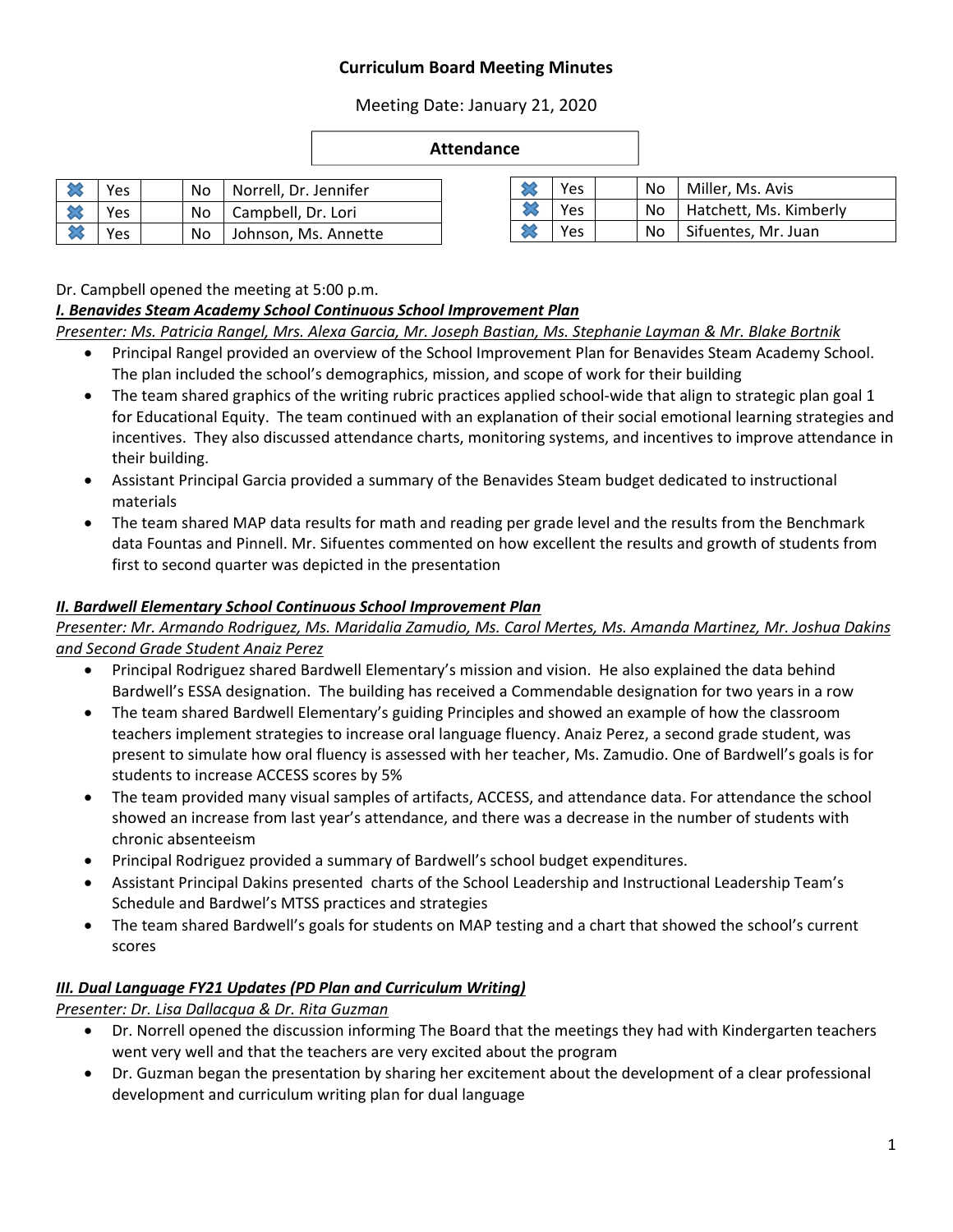- Dr. Dallacqua provided an overview of the language allocation model for dual language programming. This presentation included allocation per building, which is detailed below:
	- a) 50/50 Partial Immersion: Allen, Benavides, Dieterich, Gates, Hermes, Krug, Oak Park, O'Donnell and Rollins
	- b) 80/20 Total Immersion: Beaupre and Brady
	- c) 80/20 & 50/50: Bardwell
- Dr. Guzman presented the Professional Development Plan for the staff starting on February 2020 and added that this will be a continuous professional development plan in order to make sure the new staff is trained throughout the school year
- Dr. Dallacqua shared the curriculum writing plan process with an estimated start date as soon as the end of February 2020. This start date will provide enough time for teachers to plan and write curriculum through July of 2020
- Ms. Miller asked "Will the teachers who do not speak Spanish will be able to learn with the kids?" Dr. Guzman replied "No, they will be teaching in English and the Spanish‐speaking teacher will be teaching in Spanish." Ms. Miller added, "I am just worried about the English speaking teachers and their jobs." Dr. Dallacqua replied, "You do not have to worry about this, those teachers will be teaching the English-only portion of the curriculum." Dr. Dallacqua and Dr. Guzman followed with an example of how the two-teacher model would work in dual language programming

### *IV. Adventures*

## *Presenter: Dr. Lori Campbell*

- Dr. Campbell provided a map of the layout for the Adventures Program space at the CSC. The Adventures Program will provide alternative learning opportunities for students in Kindergarten through 5<sup>th</sup> grade who need more behavior and social‐emotional learning supports. She added that the district is not moving the preschool out of the CSC, they will remain in this building with the Adventures Program. Dr. Campbell also provided a summary of the program offerings
- Dr. Norrell added that the architects will present a plan for remodeling and work to start as soon as June of 2020 at the Buildings and Grounds Meeting

# *V. Project Lead The Way (PLTW)*

### *Presenter: Ms. Christopher Heath*

- Mr. Heath provided a summary of Project Lead The Way course proposals for FY2021 as follows:
	- a) App Creator at the middle schools, with a cost of \$11,443.14. This course introduces students to the field of computer science and the concepts of computational thinking
	- b) Green Architecture at FRMA, with a cost of \$8,403.20. In this course, students learn to apply green choices to the fields of architecture and construction
	- c) Automation and Robotics at FRMA, with a cost of \$35,795.56. In this course, students will learn about mechanical systems, energy transfers, machine automation, and computer control systems
- Mr. Sifuentes asked, "Do we have anything like this on the high school?" Mr. Heath replied, "They have engineering and computer classes as well." Dr. Norrell added, "The high school also has the pre‐AP classes, but we don't have PLTW at the high school. However, we can definitely explore the idea if the board choose to go in that direction." Mr. Sifuentes stated that he is all for it in order to continue the programming through high school. Ms. Hatchett asked, "Should we consider this subject to future Curriculum Committee?" Dr. Norrell replied "Absolutely." Ms. Hatchett asked, "Will this be an action item for next Board meeting?" Dr. Norrell replied, "Yes"

# *VI. Acceleration Policy Proposal*

### *Presenter: Dr. Lori Campbell*

- Dr. Campbell provided a summary of the Acceleration Policy Proposal Plan which will include early admittance to Kindergarten and first grade, single‐subject (Reading and Math) acceleration and whole grade acceleration.
- Dr. Campbell shared the application and acceptance timeline for the acceleration process as follows: a) Applications will be accepted: April  $1<sup>st</sup>$ -May  $1<sup>st</sup>$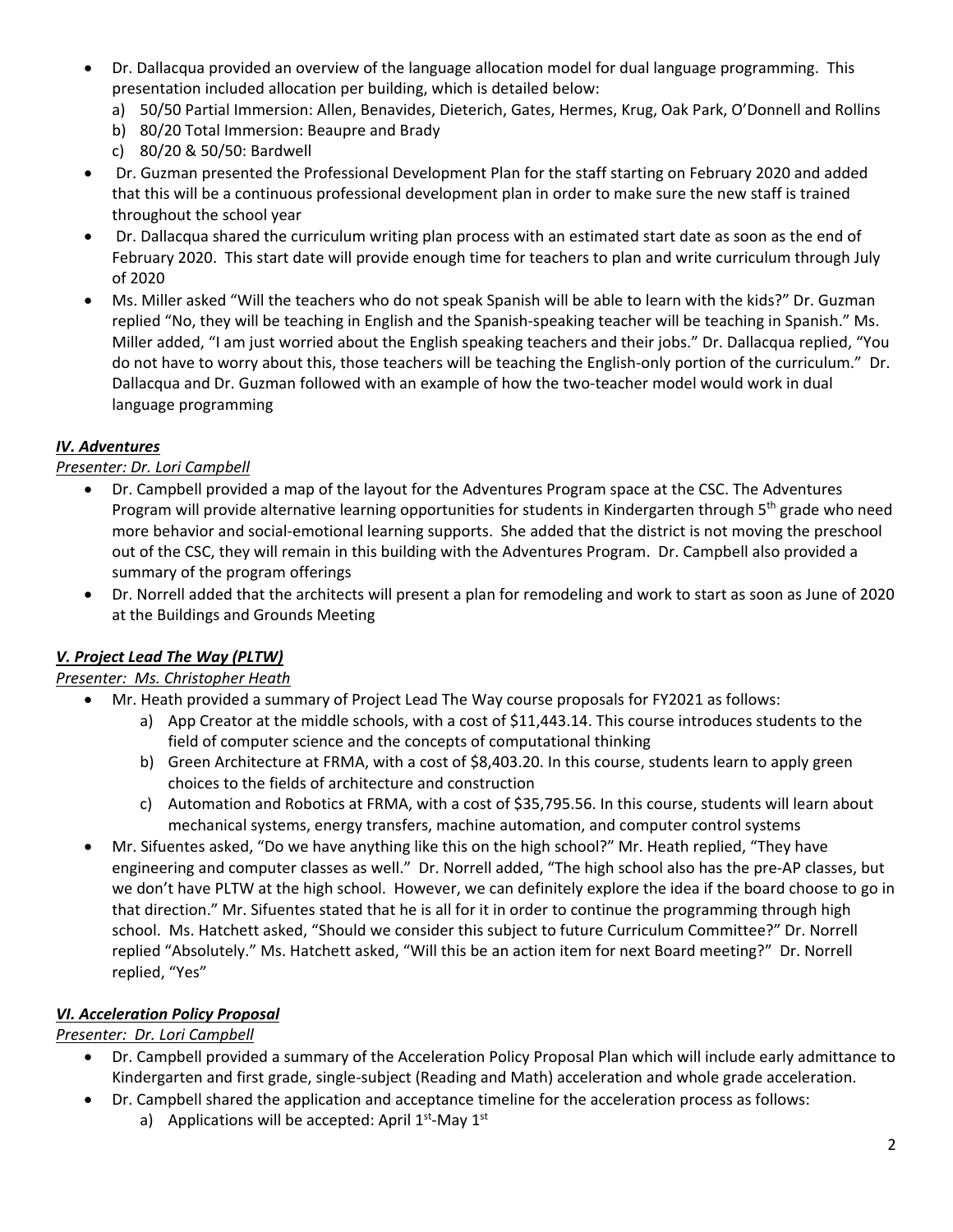- b) Assessment/Data Analysis: May 2<sup>nd</sup>-May 15<sup>th</sup>
- c) Parent Notification of Acceptance Status: June 1<sup>st</sup>
- d) Parent Acceptance Confirmation: June 15<sup>th</sup>

Eligibility criteria will include: academic and cognitive performance, personal development and social maturity.

- Ms. Hatchett asked, "Who is completing the application? The parent or the teacher?" Dr. Campbell replied, "The parents will have to complete the online application, however, recommendations from teachers will be taken into consideration in the process"
- Finally, Dr. Campbell provided the thresholds, assessments and school assignments for each grade level. She also shared screenshots of application forms and correspondence letters.
- Ms. Miller asked, "Will the teachers be in contact with the parents before the letter or application is published?" Dr. Campbell replied, "All principals will be made aware of the process, and the parents will be contacted by the school principal"
- Ms. Hatchett asked, "Will the parents be informed if their child is not accepted to the program? Will they know the reason why their child did not make it? For example, for the personal development component, if the child met all the academic criteria and the district denies the child because the personal development of the child did not meet the requirements, will the parent be given a reason why?" Dr. Campbell replied, "We will have an appeal process where the parent will meet with me or a member from our team to go through the process and the results." Ms. Hatchett also asked, "Will the Board get any metrics on this? Once the program is in place, where will the students go who are placed?" Dr. Campbell replied, "Yes, absolutely." Ms. Hatchett asked, "What marketing are we doing around this program to make sure all parents are informed?" Dr. Campbell replied, "We are meeting with principals in February in order to walk through the procedures with them. We will also send a phone blast to the parents, as well. We can see if we can send blast emails by school and create a flyer to have on the counters of each school. We will also have a parent meeting with the parent liaisons"

## *VII. IL Empower Lead Partner Proposals*

*Presenter: Dr. Lori Campbell* 

- Dr. Campbell shared the partner selection process for the IL Empower Lead Partner Proposals and the proposal from each partner selected, as follows:
	- a) New Leaders: Leadership Development for a cost of \$66,000
	- b) American Institute for Research (AIR): District Leadership Continuous Improvement Planning, coaching and progress monitoring for a cost of \$78,500
	- c) Consortium for Educational Change (CEC), waiting on proposal
	- Dr. Campbell added that the district was granted \$496,194 for this process

### *VIII. Early Warning Intervention Monitoring System (EWIMS) Proposal*

*Presenter: Dr. Lori Campbell* 

- Dr. Campbell provided a brief recap of the Early Intervention and Monitoring System and the educational partner (AIR) that will provide support to the district leaders. This system is meant to identify students early and provide them with the support they need to get them back on track.
- AIR will start off with district and school leaders to outline timelines, schedules, and stakeholder participation. They will also provide a three full day of on-site training on the EWIMS implementation process, and finally virtual support, for a total cost of \$125,400

### *IX. Summer Programs*

### *Presenter: Dr. Jennifer Norrell*

 Dr. Norrell communicated that there are many projects that Building and Grounds is scheduled to perform in each building throughout the district. There was a chart provided by the architect for all summer projects, and based on this work, the district will determine how to run summer camps for sports and activities. Summer offerings for camps will be limited this summer, and summer school program offerings will be greatly reduced due to the construction